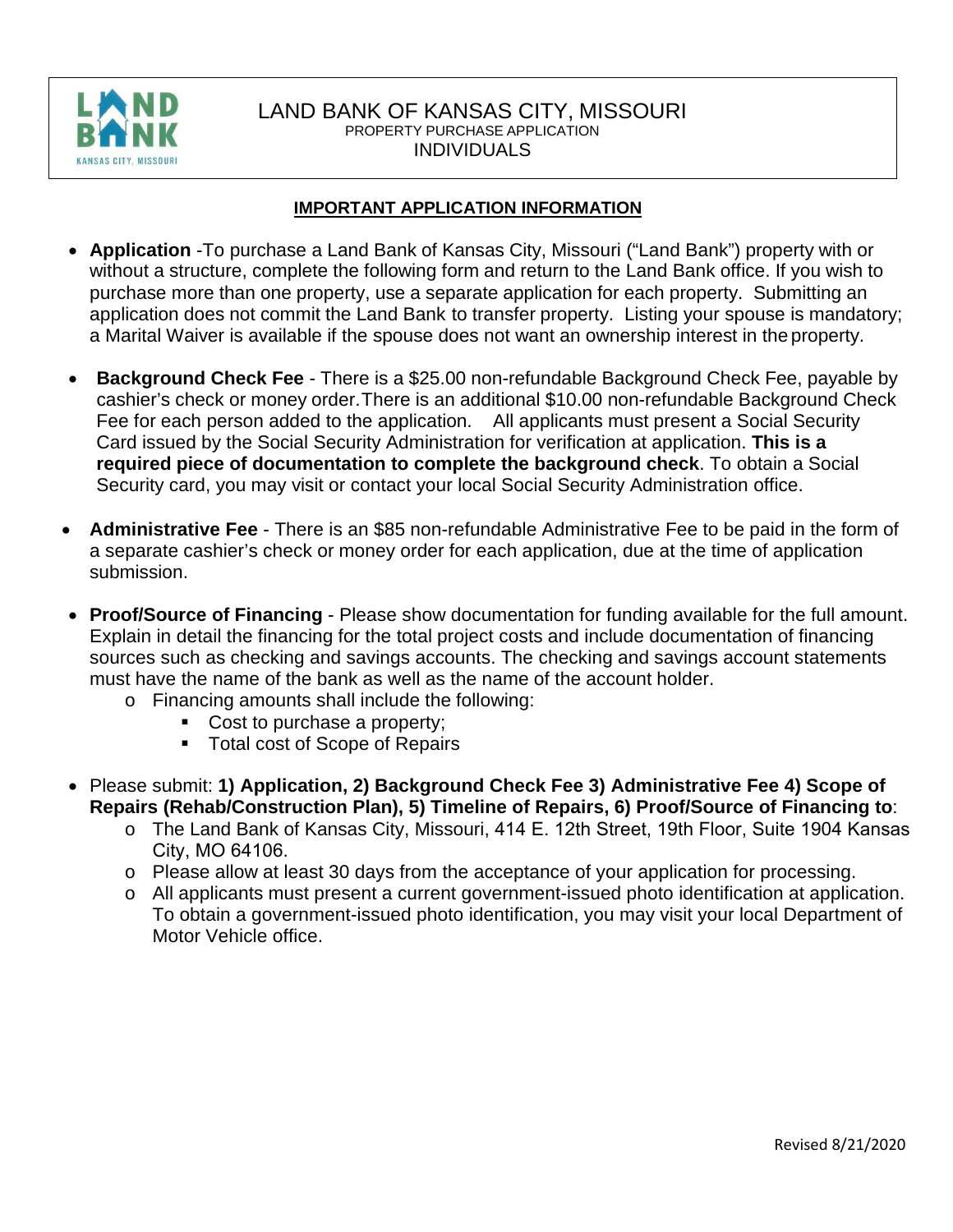# LAND BANK OF KANSAS CITY, MISSOURI CONTACT INFORMATION

| Daytime Phone #: 1.1.1.2010 Alternate Phone #: 2.2.2.2.2.2.2.2.2.2.2.2.2.2.2.2.2.                                                                                                                                                                                                                                                                       |                                                                                                                                                                                                                                                                                                                                                                                                                                                                                                                                                                                                                                                                                                                                                                       |
|---------------------------------------------------------------------------------------------------------------------------------------------------------------------------------------------------------------------------------------------------------------------------------------------------------------------------------------------------------|-----------------------------------------------------------------------------------------------------------------------------------------------------------------------------------------------------------------------------------------------------------------------------------------------------------------------------------------------------------------------------------------------------------------------------------------------------------------------------------------------------------------------------------------------------------------------------------------------------------------------------------------------------------------------------------------------------------------------------------------------------------------------|
| Email Address: Marital Status: Marital Status: Marital Status: Marital Status: Marital Status: Marital Status: Marital Status: Marital Status: Marital Status: Marital Status: Marital Status: Marital Status: Marital Status:                                                                                                                          |                                                                                                                                                                                                                                                                                                                                                                                                                                                                                                                                                                                                                                                                                                                                                                       |
| PROPERTY INFORMATION                                                                                                                                                                                                                                                                                                                                    |                                                                                                                                                                                                                                                                                                                                                                                                                                                                                                                                                                                                                                                                                                                                                                       |
| Address: Andreas Address: Address: Address: Address: Address: Address: Address: Address: Address: Address: Address: Address: Address: Address: Address: Address: Address: Address: Address: Address: Address: Address: Address                                                                                                                          | Offer Amount: \$                                                                                                                                                                                                                                                                                                                                                                                                                                                                                                                                                                                                                                                                                                                                                      |
| Proposed Use of the Property:                                                                                                                                                                                                                                                                                                                           |                                                                                                                                                                                                                                                                                                                                                                                                                                                                                                                                                                                                                                                                                                                                                                       |
| <b>FOR REHABILITATION OF EXISTING STRUCTURES OR CONSTRUCTION OF</b><br><b>STRUCTURES ON CURRENTLY VACANT LOT(S)</b><br>Attach the following documents, along with the application:<br>Applicant Initials:<br>2. A timeline for the completion of the project.<br>project.<br>last five years; and I am not required to be registered as a sex offender. | 1. Rehabilitation/Construction specifications. Describe in detail: 1)<br>repairs/construction to be completed; 2) estimated cost for each item; 3) name(s)<br>of contractor, developer or person who will perform the work.<br>3. Project financing. Describe the source and amount of funding to complete the entire<br>To the best of my knowledge, the information provided in this application is true and in compliance with<br>Land Bank Policies and Procedures. I do not own other property that has delinguent taxes, unpaid special<br>assessments, or un-remediated code violations and I am not delinquent in other taxes. I have not been<br>convicted of crimes involving the sale of illegal drugs, prostitution, operating a nuisance business in the |
| Signature of Applicant: <u>contained and allegen and allegen and allegen and allegen and allegen and allegen and a</u>                                                                                                                                                                                                                                  |                                                                                                                                                                                                                                                                                                                                                                                                                                                                                                                                                                                                                                                                                                                                                                       |
|                                                                                                                                                                                                                                                                                                                                                         |                                                                                                                                                                                                                                                                                                                                                                                                                                                                                                                                                                                                                                                                                                                                                                       |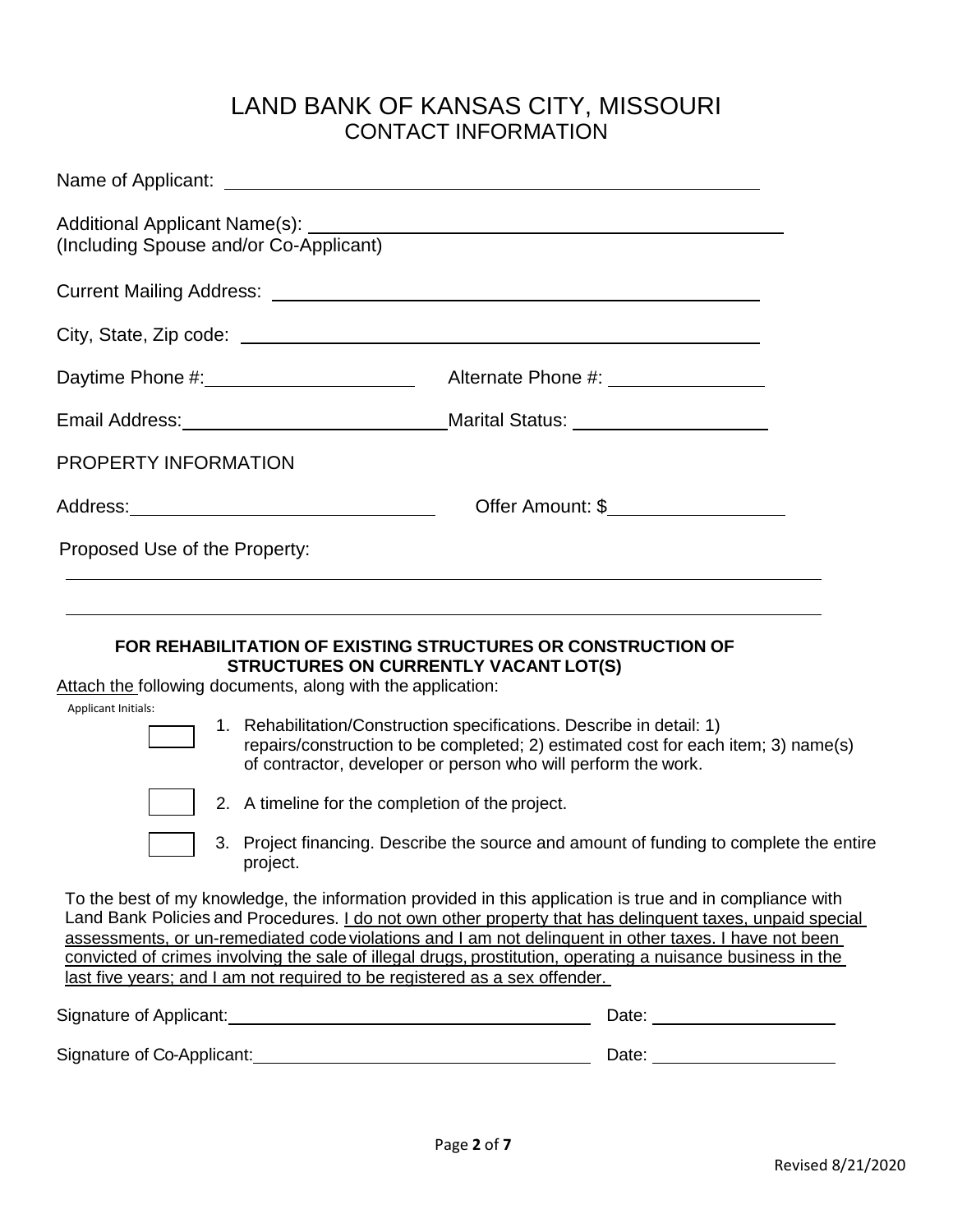## LAND BANK OF KANSAS CITY, MISSOURI

## **FOR VACANT LOTS/LAND WHERE NO CONSTRUCTION IS PLANNED**

Describe your plan for the use of the vacant lot. Include a time line and how you will cover the cost of carrying out the plan.

\_\_\_\_\_\_\_\_\_\_\_\_\_\_\_\_\_\_\_\_\_\_\_\_\_\_\_\_\_\_\_\_\_\_\_\_\_\_\_\_\_\_\_\_\_\_\_\_\_\_\_\_\_\_\_\_\_\_\_\_\_\_\_\_\_\_\_\_\_\_\_\_\_\_\_\_\_\_\_\_\_\_\_\_\_\_

\_\_\_\_\_\_\_\_\_\_\_\_\_\_\_\_\_\_\_\_\_\_\_\_\_\_\_\_\_\_\_\_\_\_\_\_\_\_\_\_\_\_\_\_\_\_\_\_\_\_\_\_\_\_\_\_\_\_\_\_\_\_\_\_\_\_\_\_\_\_\_\_\_\_\_\_\_\_\_\_\_\_\_\_\_\_\_\_

\_\_\_\_\_\_\_\_\_\_\_\_\_\_\_\_\_\_\_\_\_\_\_\_\_\_\_\_\_\_\_\_\_\_\_\_\_\_\_\_\_\_\_\_\_\_\_\_\_\_\_\_\_\_\_\_\_\_\_\_\_\_\_\_\_\_\_\_\_\_\_\_\_\_\_\_\_\_\_\_\_\_\_\_\_\_\_\_

If planned rehabilitation or construction, have you rehabilitated or constructed structures previously? Please describe past experience.

\_\_\_\_\_\_\_\_\_\_\_\_\_\_\_\_\_\_\_\_\_\_\_\_\_\_\_\_\_\_\_\_\_\_\_\_\_\_\_\_\_\_\_\_\_\_\_\_\_\_\_\_\_\_\_\_\_\_\_\_\_\_\_\_\_\_\_\_\_\_\_\_\_\_\_\_\_\_\_\_\_\_\_\_\_\_\_

\_\_\_\_\_\_\_\_\_\_\_\_\_\_\_\_\_\_\_\_\_\_\_\_\_\_\_\_\_\_\_\_\_\_\_\_\_\_\_\_\_\_\_\_\_\_\_\_\_\_\_\_\_\_\_\_\_\_\_\_\_\_\_\_\_\_\_\_\_\_\_\_\_\_\_\_\_\_\_\_\_\_\_\_\_\_

\_\_\_\_\_\_\_\_\_\_\_\_\_\_\_\_\_\_\_\_\_\_\_\_\_\_\_\_\_\_\_\_\_\_\_\_\_\_\_\_\_\_\_\_\_\_\_\_\_\_\_\_\_\_\_\_\_\_\_\_\_\_\_\_\_\_\_\_\_\_\_\_\_\_\_\_\_\_\_\_\_\_\_\_\_\_

\_\_\_\_\_\_\_\_\_\_\_\_\_\_\_\_\_\_\_\_\_\_\_\_\_\_\_\_\_\_\_\_\_\_\_\_\_\_\_\_\_\_\_\_\_\_\_\_\_\_\_\_\_\_\_\_\_\_\_\_\_\_\_\_\_\_\_\_\_\_\_\_\_\_\_\_\_\_\_\_\_\_\_\_\_\_\_

\_\_\_\_\_\_\_\_\_\_\_\_\_\_\_\_\_\_\_\_\_\_\_\_\_\_\_\_\_\_\_\_\_\_\_\_\_\_\_\_\_\_\_\_\_\_\_\_\_\_\_\_\_\_\_\_\_\_\_\_\_\_\_\_\_\_\_\_\_\_\_\_\_\_\_\_\_\_\_\_\_\_\_\_\_\_\_\_

\_\_\_\_\_\_\_\_\_\_\_\_\_\_\_\_\_\_\_\_\_\_\_\_\_\_\_\_\_\_\_\_\_\_\_\_\_\_\_\_\_\_\_\_\_\_\_\_\_\_\_\_\_\_\_\_\_\_\_\_\_\_\_\_\_\_\_\_\_\_\_\_\_\_\_\_\_\_\_\_\_\_\_\_\_\_\_\_

\_\_\_\_\_\_\_\_\_\_\_\_\_\_\_\_\_\_\_\_\_\_\_\_\_\_\_\_\_\_\_\_\_\_\_\_\_\_\_\_\_\_\_\_\_\_\_\_\_\_\_\_\_\_\_\_\_\_\_\_\_\_\_\_\_\_\_\_\_\_\_\_\_\_\_\_\_\_\_\_\_\_\_\_\_\_\_\_

\_\_\_\_\_\_\_\_\_\_\_\_\_\_\_\_\_\_\_\_\_\_\_\_\_\_\_\_\_\_\_\_\_\_\_\_\_\_\_\_\_\_\_\_\_\_\_\_\_\_\_\_\_\_\_\_\_\_\_\_\_\_\_\_\_\_\_\_\_\_\_\_\_\_\_\_\_\_\_\_\_\_\_\_\_\_\_\_

\_\_\_\_\_\_\_\_\_\_\_\_\_\_\_\_\_\_\_\_\_\_\_\_\_\_\_\_\_\_\_\_\_\_\_\_\_\_\_\_\_\_\_\_\_\_\_\_\_\_\_\_\_\_\_\_\_\_\_\_\_\_\_\_\_\_\_\_\_\_\_\_\_\_\_\_\_\_\_\_\_\_\_\_\_\_\_

\_\_\_\_\_\_\_\_\_\_\_\_\_\_\_\_\_\_\_\_\_\_\_\_\_\_\_\_\_\_\_\_\_\_\_\_\_\_\_\_\_\_\_\_\_\_\_\_\_\_\_\_\_\_\_\_\_\_\_\_\_\_\_\_\_\_\_\_\_\_\_\_\_\_\_\_\_\_\_\_\_\_\_\_\_\_\_

Have you previously purchased property from Land Bank of Kansas City or Kansas City Homesteading Authority?

| n<br>u |
|--------|
|        |

If so, please list the street addresses of all previously purchased properties.

Please list the addresses of all owned properties.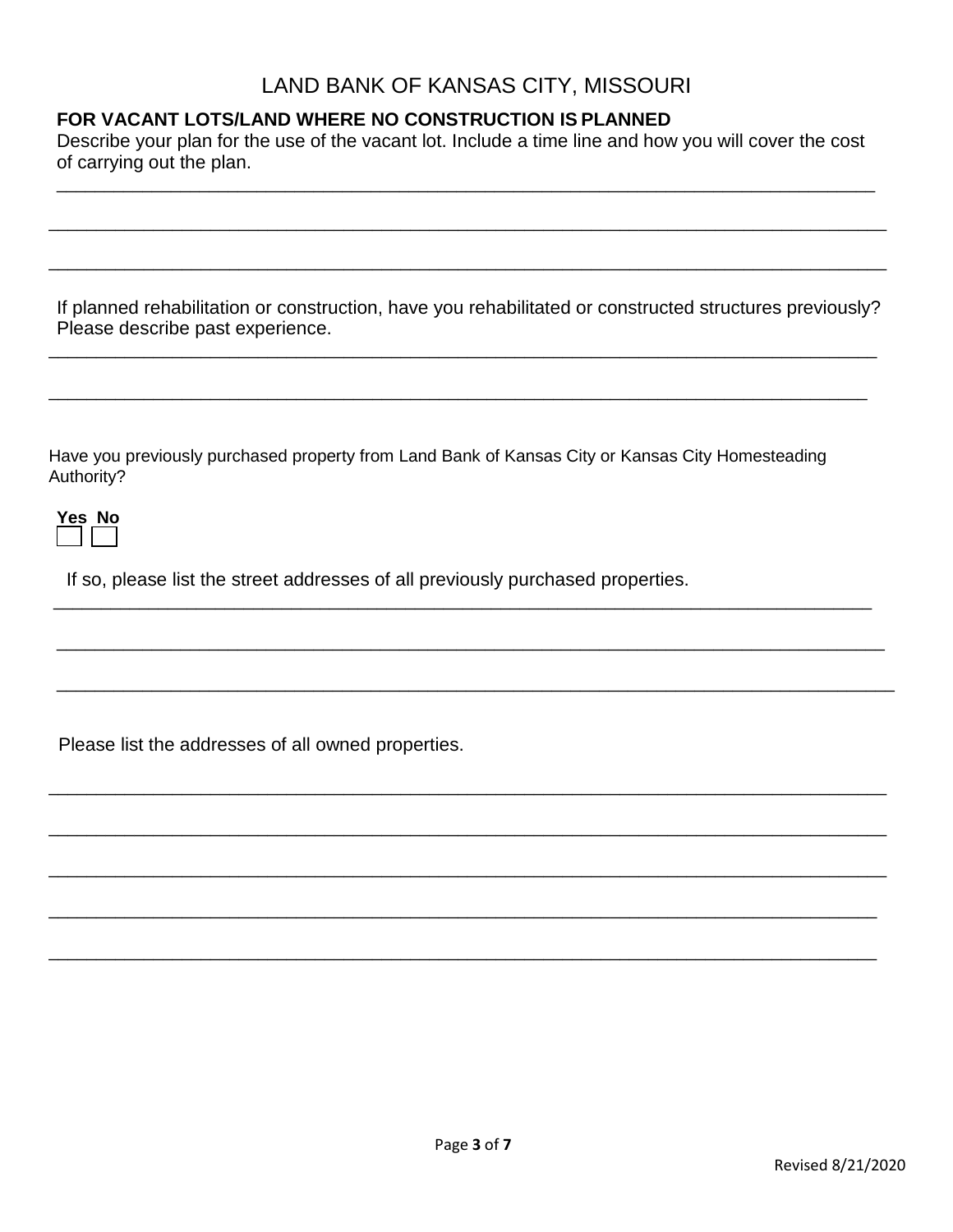

# L**AND BANK OF KANSAS CITY, MISSOURI**

BACKGROUND CHECK FORM

A background check will be performed in order to determine compliance with the Land Bank Policies and Procedures for the Acquisition and Disposition of Properties. Those policies state:

- The transferee must not own any real property that is subject to any unremediated citation of violation of codes and ordinances.
- The transferee must not own any real property that is tax delinguent, or be in delinquent in other taxes.
- Has not been convicted of crimes involving the sale of illegal drugs, prostitution, operating a nuisancebusiness for the last five years, and is not required to be registered as a sex offender.

The results of the background check will be valid for one year. It will not be necessary to complete this form forfuture offers during this period.

The information on this form will be kept confidential.

For corporations and other business entities, the background check will be performed for the person authorized by the entity to sign and submit the application to purchase property.

Please print clearly:

| Name (first, middle, last):       |      |  |
|-----------------------------------|------|--|
| Home Address/City/State/Zip Code: |      |  |
| Date of Birth:                    | SSN: |  |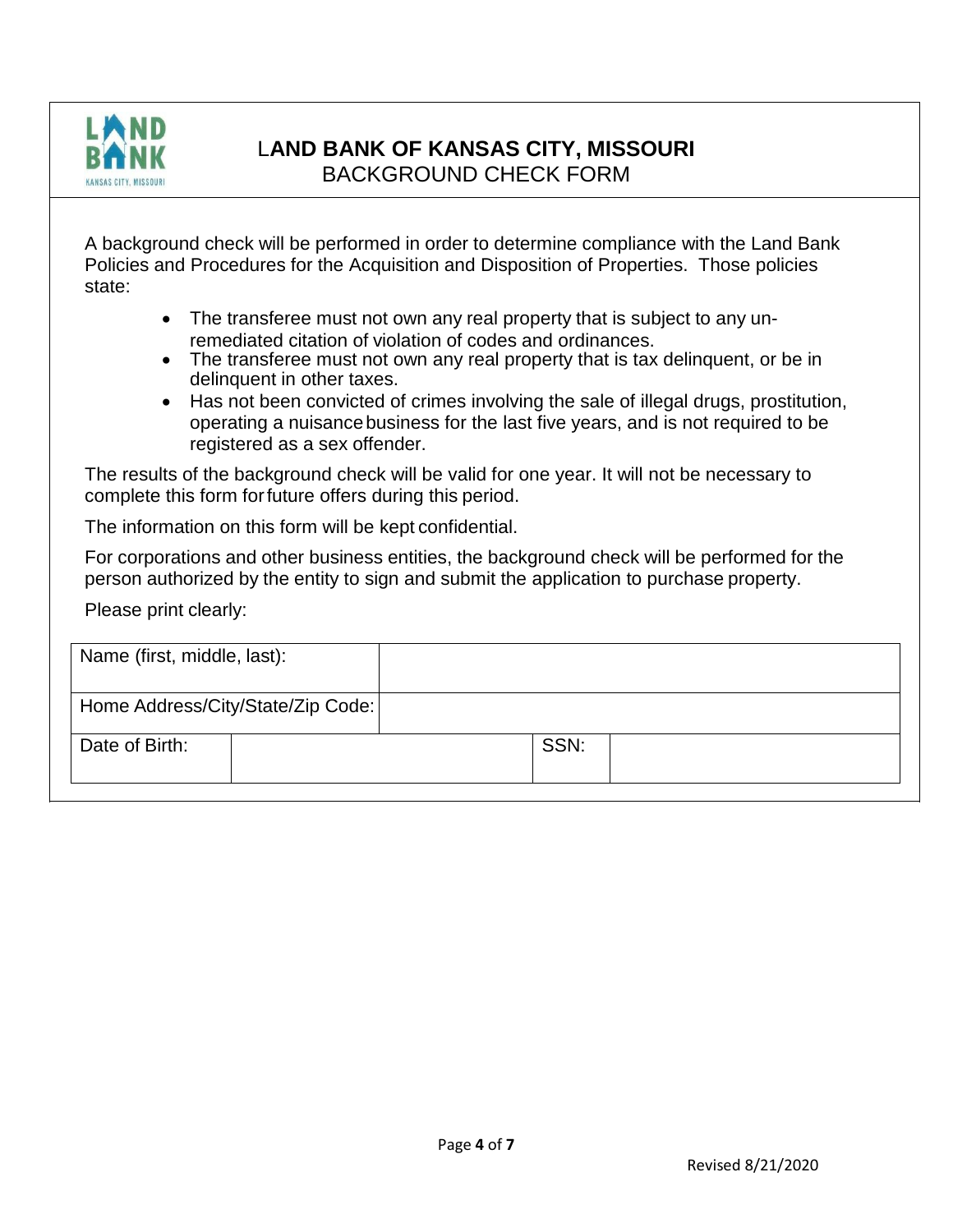# **SCOPE OF REPAIRS**

Use the form on the next page to list the repairs that you intend to make for the offer on the property. For each repair item listed, enter the amount that will be spent on that item. If a repair item is not needed, enter N/A.

Please enter the amount of time that you are requesting to complete the repairs at the time of the form. **The standard allowance is 120 days;** but this is negotiable depending on the extent of repairs required.

**Other needed repairs may be identified during staff review of the offer. A final and agreed upon scope of repairs must be established before the offer is considered complete and presented to the Board of Commissioners for consideration**. If the offer is accepted, this scope of repairs will be included in the deed of trust to ensure that the repairs are completed within the time period indicated and are in compliance per Land Bank's policies and procedures.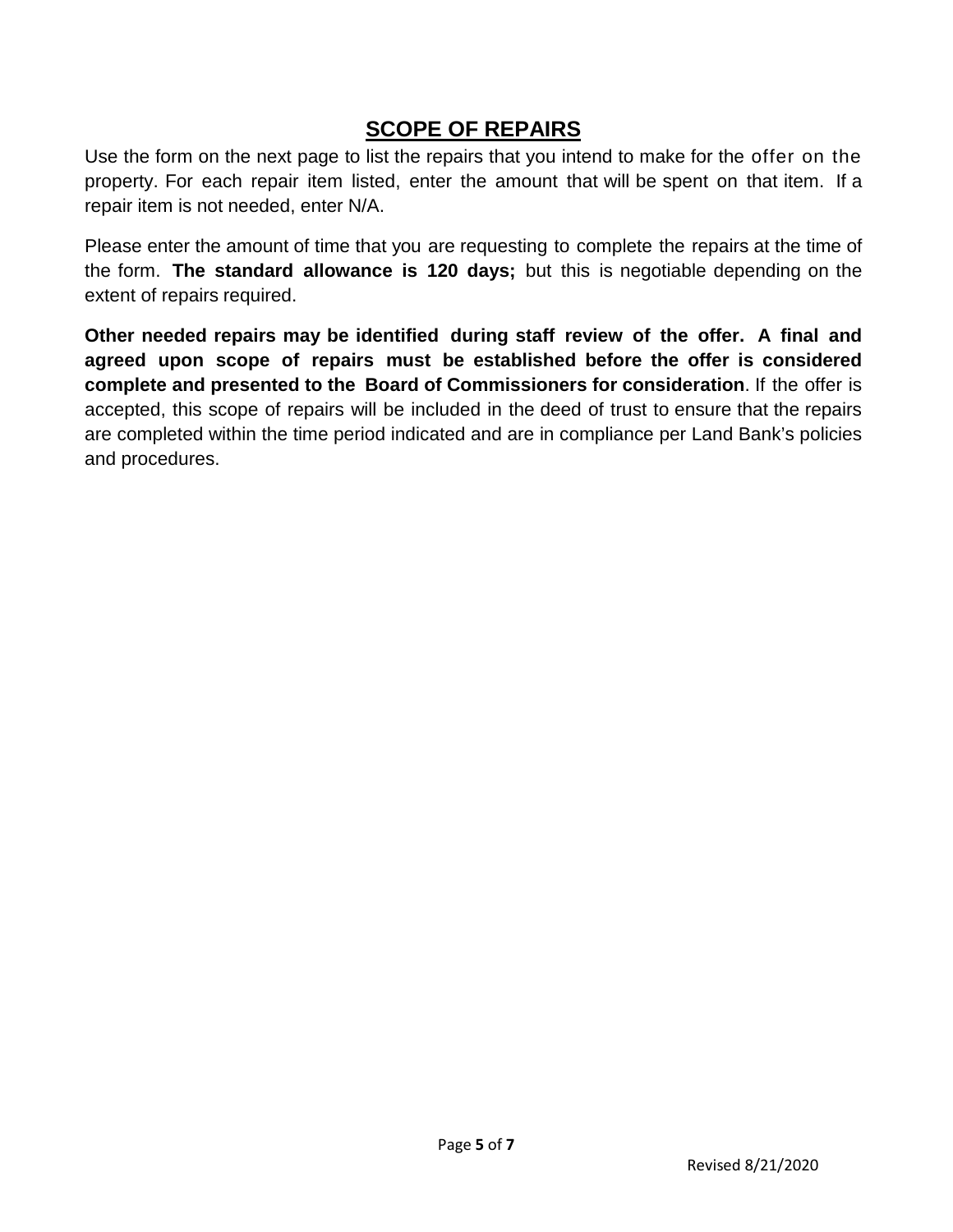## **Scope of Repairs**

### **Renovations and replacements with the following being the minimum amount of work to be completed within 120 days from the transfer of ownership:**

| <b>ITEM</b>                                                                     | <b>VALUE</b> |
|---------------------------------------------------------------------------------|--------------|
| Repair/replace roofing material                                                 |              |
| Repair/replace broken or missing windows/doors                                  |              |
| Repair/replace defective siding on exterior walls                               |              |
| Repair foundation by patching cracks, replacing missing material,               |              |
| stabilizing structure                                                           |              |
| Repair/replace chimney                                                          |              |
| Repair/replace soffits and or eaves                                             |              |
| Repair/replace defective steps/stairs                                           |              |
| Repair/replace defective sidewalks and driveways with solid impervious          |              |
| material                                                                        |              |
| Repair/replace defective porch                                                  |              |
| Scrape and paint exterior surface material                                      |              |
| Repair/demolish accessory structure                                             |              |
| Repair/replace defective or missing electrical systemwiring/fixtures            |              |
| Replace/install fire detector                                                   |              |
| Repair/replace defective or missing plumbing lines, sinks, toilets and fixtures |              |
| Repair/replace kitchen cabinets                                                 |              |
| Repair/replace defective or missing heating system                              |              |
| Repair/replace defective or missing hot water tank                              |              |
| Repair/replace defective interior walls, ceilings and floors                    |              |
| Repair/replace defective stairways                                              |              |
| Repair basement walls                                                           |              |
| Remove trash and debris from interior and exterior areas                        |              |
| Other:                                                                          |              |
| Other:                                                                          |              |
| Other:                                                                          |              |
| <b>TOTAL VALUE:</b>                                                             |              |

The scope of repairs must bring the structure into compliance with the Property Maintenance Code of Kansas City, Missouri. The scope of repairs is used for consideration purposes by the Land Bank, in the application process and for monitoring compliance with the Deed of Trust. The Deed of Trust shall not be deemed to limit the building code and permit requirements otherwise applicable by the City of Kansas City, Missouri.

Compliance inspections shall be conducted in accordance with the Deed of Trust for Land Bank purposes only.

- Lender and Borrower acknowledge the renovation costs could exceed the total value shown above.
- All renovations shall be paid by Borrower or sources other than Land Bank.
- Applicants are required to pull all necessary permits before beginning work on the structure.